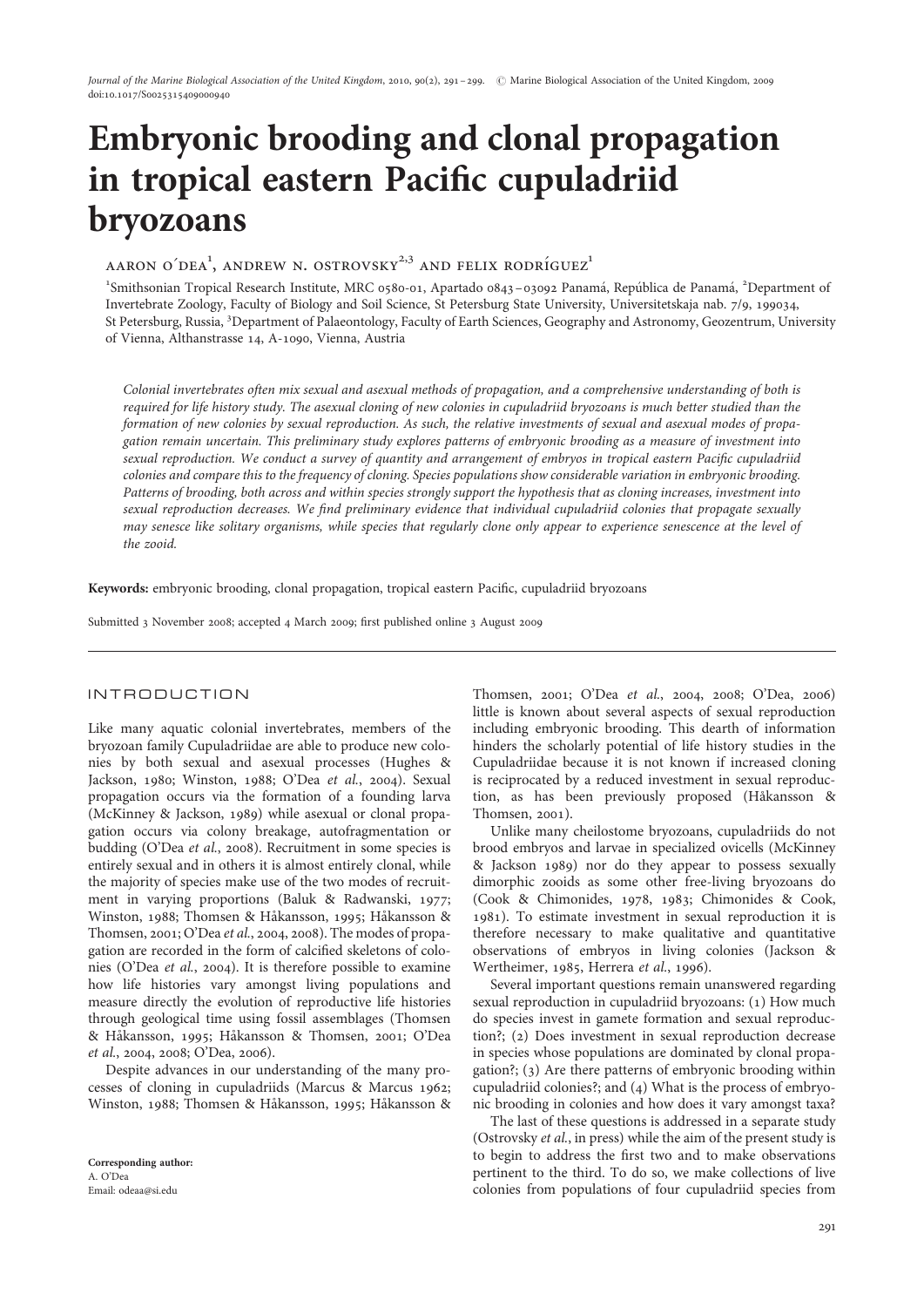the tropical eastern Pacific, make observations on brooding embryos in colonies, their frequency, colour, position and morphology, and their relationship with morphology and age of the colony. We examine the relationships between all these aspects of embryonic brooding and frequency of clonal propagation. And finally, we consider these results in an evolutionary context.

# MATERIALS AND METHODS

## Study organisms

Cupuladriid bryozoans are common members of the softbottomed sand fauna in tropical and sub-tropical shelf seas (Cadée, 1975; Winston, 1988; Cook & Chimonides, 1983, 1994; O'Dea et al., 2004). Larvae normally settle upon a grain of sand or other small particle (Cook, 1963, 1965; Lagaaij, 1963; O'Dea et al., 2008), metamorphose and grow incrementally through the sequential iteration of auto and vibracula zooids until the colony overhangs the particle. At this point the colony becomes free-living (Cook, 1965). Vibracula zooids act as hinge and muscle for long tapered setae, which, at the colony's margin, curve outwards, and downwards to support the colony above the sediment surface. Movement of setae is used to remove depositing sediment and restrict epibiotic growth and enables colonies to 'walk' over the sediment surface and up through the sediment to the sea floor if they become buried (Cook, 1963; Lagaaij, 1963; O'Dea, in preparation).

The prevalence of cloning amongst cupuladriids is correlated with a suit of morphological variables. Decreased cloning is observed in species whose colonies are small, heavily calcified and domed shaped, while conversely, elevated cloning is observed in species that produce large, thinly calcified and flat colonies (O'Dea et al., 2004). Thus, colony morphology may be used as an adaptive strategy to control levels of clonal reproduction. In support of this idea, several species possess highly specialized morphologies that increase cloning by either enhancing the likelihood of fragmentation (e.g. peripheral fragmentation) or are designed specifically to undergo colony fission (e.g. colony budding and autofragmentation) (Marcus & Marcus, 1962; Håkansson & Thomsen, 2001; O'Dea et al., 2008).

# Collections

Colonies of cupuladriids were collected from near Las Perlas Archipelago, in the Gulf of Panama, in the tropical eastern Pacific using dredge-sampling methods from the RV 'Urraca' (Figure 1). In total, 27 dredges were made ten of which contained living cupuladriid colonies at a variety of depths (Table 1). All dredge material was washed on board through a 2 mm sieve. Four species of two genera of cupuladriid bryozoans were collected. During their examination, living colonies were kept in open seawater tanks with water sourced from the Gulf of Panama.

# Morphologies and demography of colonies

All living colonies were sorted into species and their median diameters measured. Diameter was used to calculate colony surface area by modelling the colony on a flat circle  $(\pi r^2)$ .



Fig. 1. Area of study in the Gulf of Panama, tropical eastern Pacific. Numbers relate to samples presented in Table 1.

Diameter is linearly related to the age of the colony (O'Dea & Jackson, 2002) while area is linearly related to number of zooids. No Pacific species produces highly domed colonies (O'Dea et al., 2004) and thus the flat circle model is a reliable estimate of colony surface area.

## Prevalence of embryos

Identified colonies were first separated into clonal or sexual as described in O'Dea et al. (2004, 2008) and the percentage of sexual colonies for each species' population estimated. Colonies were then separated into those with brooding embryos (termed 'fertile') and those with no visible brooding embryos. We found that in all species, early and mediumsized oocytes tended to be of a yellow colour and therefore liable to be concealed by the yellow or brown cuticle of the zooidal frontal wall and sometimes heavy algal epibiotic growth. It was therefore only possible to ensure that large mature oocytes and embryos brooded in internal sacs were counted. In Discoporella marcusorum the coloration of the frontal cuticle is so intense that the oocytes and embryos were best observed through the semitransparent calcified basal wall of the colony where their presence could easily be detected.

The numbers of visible embryos in each 'fertile' colony were counted. For each species, colony area data were used to determine the mean number of embryos per mm<sup>2</sup>.

#### RESULTS

### Species occurrences and abundances

A total of 1040 living cupuladriid colonies were collected from the ten dredges (Table 1). Four species were collected: Cupuladria exfragminis, Discoporella marcusorum, D. cookae (Herrera et al., 2006, 2008) and Discoporella sp. nov. P1. The most abundant species' were D. marcusorum and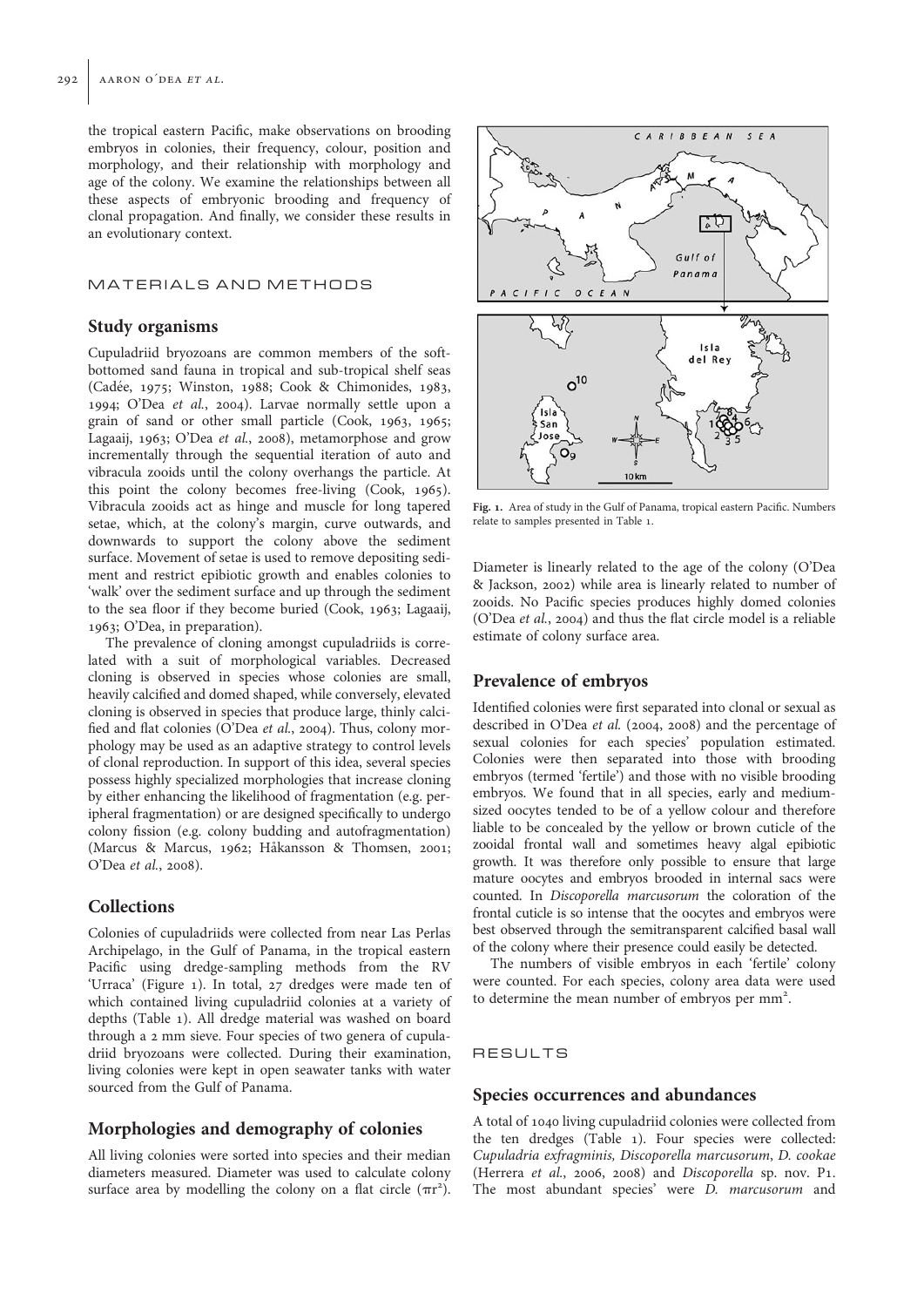| Sample          | Longitude                         |        | Latitude Depth (m) |                | Cupuladria exfragmin | iis          |                    | Discoporella cookae |                |                | Discoporella marcusorum |           |                | Discoporella sp. nov. P1 |              | Total           |
|-----------------|-----------------------------------|--------|--------------------|----------------|----------------------|--------------|--------------------|---------------------|----------------|----------------|-------------------------|-----------|----------------|--------------------------|--------------|-----------------|
|                 |                                   |        |                    | colonies<br>ż. | fertile<br>Ż.        | % fertile    | colonies<br>,<br>Ž | fertile<br>Ż.       | % fertile      | colonies<br>ż. | fertile<br>ż.           | % fertile | colonies<br>ż. | fertile<br>Ż.            | % fertile    | number colonies |
|                 | $-78.8845$                        | 8.2810 | 16.8               |                |                      | I            | 82                 | ∘                   |                | $\circ$        |                         | I         | 0              |                          | ı            | 82              |
|                 | $-78.8821$                        | 8.2781 | 17.1               |                |                      | I            | 29                 | 2                   | $7.3$<br>6.9   |                |                         | I         |                |                          |              | 29              |
|                 | $-78.8788$                        | 8.2764 | 18.2               |                |                      | I            | $^{2}$             | $\circ$             |                |                |                         | I         |                |                          |              |                 |
|                 | $-78.8758$                        | 8.2825 | 16.6               |                |                      | I            | $\mathbf{a}$       | $\circ$             | $\circ$        |                |                         | I         |                |                          |              |                 |
|                 | $-78.8728$                        | 8.2796 | 18.5               |                |                      | I            |                    | $\circ$             | $\circ$        |                |                         | I         |                |                          |              |                 |
|                 | $-78.8684$                        | 8.2813 | 18.5               |                |                      | I            |                    | $\circ$             |                |                |                         | I         |                |                          |              |                 |
|                 | $-78.8789$                        | 8.2849 | 15.9               |                |                      | I            | 215                | 38                  |                |                | 0                       | I         |                |                          | I            | 215             |
|                 | $-78.8780$                        | 8.2837 | 16.1               |                |                      | I            | 84                 | $\overline{1}$      | 17.7<br>16.7   |                | 0                       | Ī         |                |                          | Ī            | $\frac{84}{3}$  |
| Ò               | $-79.0846$                        | 8.2487 | 10.0               |                |                      | $\mathbf{I}$ |                    | $\circ$             |                |                |                         |           |                |                          | $\mathbf{I}$ |                 |
| $\overline{10}$ | $-79.0775$                        | 8.3035 | 26.0               | 74             |                      | 5.41         | $\circ$            |                     | $\overline{1}$ | 521            | 177                     | 34.0      |                |                          | 100          | 597             |
|                 |                                   |        | Total              | $\overline{7}$ |                      | 5.41         | 443                | 60                  | 13.5           | 521            | 177                     | 34.0      |                |                          | 100          | 1040            |
|                 | % abundance in sampled population |        |                    | 7.11           |                      |              | 42.60              |                     |                | 50.10          |                         |           | 0.19           |                          |              |                 |

Table 1.

ئي  $\ddot{a}$ 

Ī

معنسنة الكم

 $...$ 

andonion

É  $\cdots$ 

په دې ع

معدد أمام

D. cookae. Fewer colonies of C. exfragminis were found while Discoporella sp. nov. P1 was rare (Table 1).

# Morphologies and demography of colonies

Mean colony diameters and mean colony areas of species and the percentage of sexually-produced colonies in populations are presented in Table 2. Data are consistent with results found by O'Dea et al. (2004). For example, species with large colonies produce the lowest percentage of sexuallyproduced colonies.

Frequency histograms of colony size (area) show a multimodal distribution in the sampled population of C. exfragminis (Figure 2A), corroborating the multimodal demographic distribution discovered by O'Dea (2006) for the same species in the same region. The sampled population of D. cookae shows a bimodal size distribution (Figure 2B), while *D. marcusorum* is unimodal (Figure 2C).

## Prevalence of embryos

In each of the four species at least one colony was found to be fertile. However, the percentage of fertile colonies varied considerably among species, ranging from 5% to 100% (Table 1). The frequency of embryos in colonies also varied greatly among species (Figure 3A, B). The maximum number of embryos observed in colonies of both D. marcusorum and D. cookae was around 60 (Table 2) but D. marcusorum had, on average, significantly greater numbers of embryos per colony ( $t = 7.139$ , df = 962,  $P < 0.001$ ). This was also true for the density of embryos per mm<sup>2</sup> of colony ( $t = 7.645$ ,  $df = 962, P < 0.001$ , despite *D. marcusorum* having smaller zooids (Herrera-Cubilla et al., 2008). Cupuladria exfragminis had on average small numbers of embryos per colony (Table 2). Only two colonies of Discoporella sp. nov. P1 were found, and although both were fertile, the sample size was considered too small to conduct accurate statistical analyses.

Plots of colony area against number of embryos observed in colonies of C. exfragminis , D. marcusorum and D. cookae show the demography of embryo brooding in the three populations at the time of sampling. The size of the smallest fertile colony was similar in both Discoporella species at approximately 10 mm<sup>2</sup> (Figure  $3E$ , F). In general, the most embryo-rich colonies occurred amongst the largest colonies in both D. cookae and D. marcusorum, but D. marcusorum showed a decline in the numbers of embryos in the very largest colonies (Figure 3E, F).

Figure 3G-I show how embryo density varied with colony size. Embryo density in the population of D. cookae revealed a very different pattern than absolute frequency, with density tending to decrease as colonies get larger (Figure 3H). In D. marcusorum density tracked absolute number, although the fall-off in embryo brooding in larger colonies is slightly exaggerated (Figure 3I).

# Brooding and clonal propagation

Colonies of species that predominantly propagate clonally (C. exfragminis and D. cookae) were found to have fewer embryos than predominantly sexually-reproducing species (D. marcusorum) and all had many less than Discoporella sp. nov. P1 which has never been observed to clone (Figure 4A, B; Table 2). This pattern appears to be valid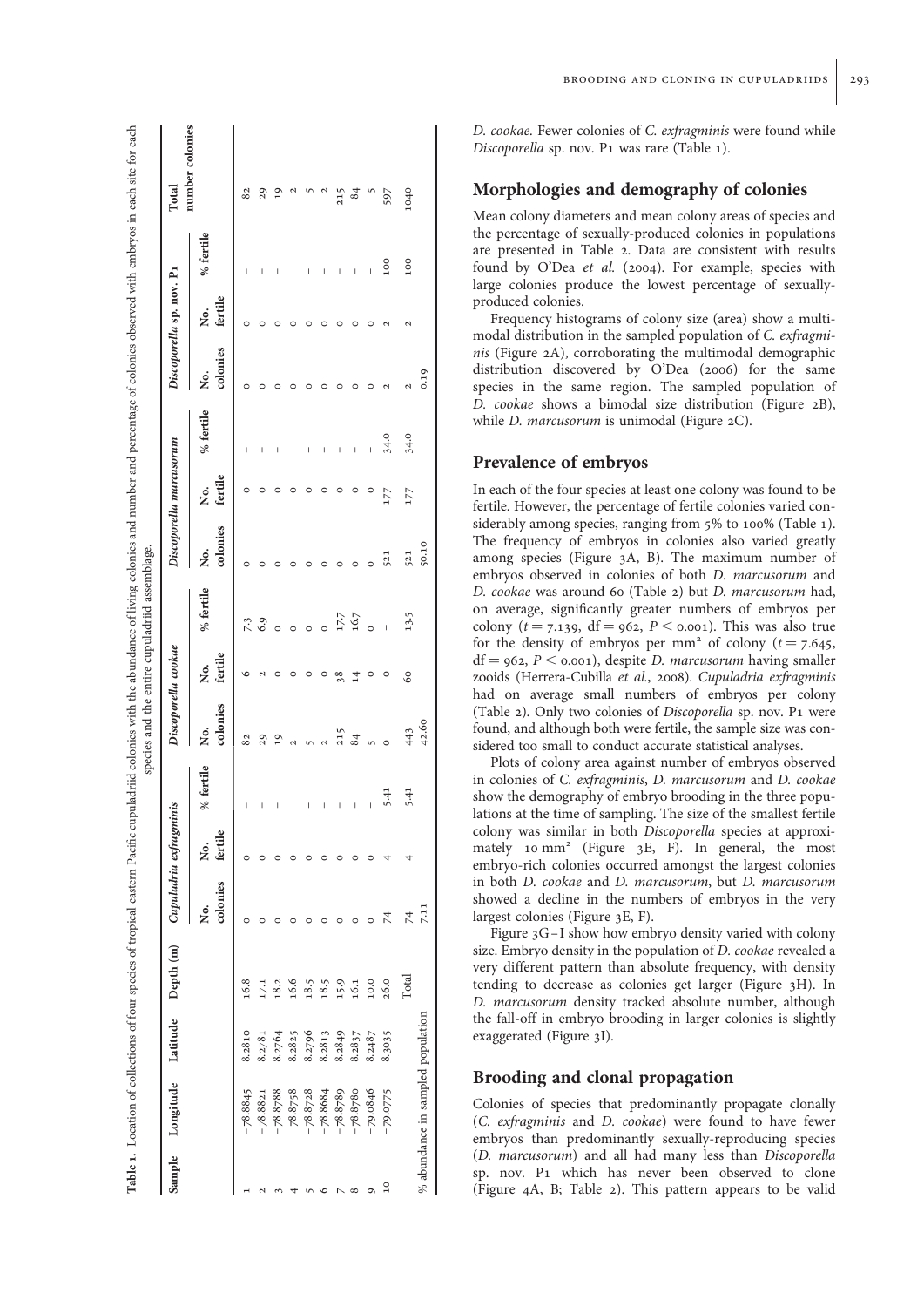|                                                               |                | Cupuladria exfragminis |         | Discoporella cookae |         |         | Discoporella marcusorum |         |         | Discoporella nov. sp. $P_1^*$ |                          |                |
|---------------------------------------------------------------|----------------|------------------------|---------|---------------------|---------|---------|-------------------------|---------|---------|-------------------------------|--------------------------|----------------|
|                                                               | Sexual         | Asexual                | All     | Sexual              | Asexual | All     | Sexual                  | Asexual | All     | Sexual                        | Asexual                  | All            |
| Number colonies                                               | $\overline{2}$ | 72                     | 74      | 71                  | 364     | 435     | 456                     | 65      | 521     | $\overline{2}$                | -                        | $\overline{2}$ |
| Mean colony diameter (mm)                                     | 9.08           | 10.02                  | 9.99    | 6.95                | 5.04    | 5.36    | 4.96                    | 4.29    | 4.88    | 7.75                          | $\qquad \qquad -$        | 7.75           |
| (SD)                                                          | (3.07)         | (4.07)                 | (4.03)  | (1.24)              | (1.89)  | (1.93)  | (1.47)                  | (0.84)  | (1.42)  | (1.48)                        | $\overline{\phantom{m}}$ | (1.48)         |
| Mean colony area (mm <sup>2</sup> )                           | 68.43          | 91.63                  | 91.00   | 39.18               | 22.78   | 25.45   | 21.02                   | 14.99   | 20.26   | 48.04                         | $\overline{\phantom{m}}$ | 48.04          |
| (SD)                                                          | (43.8)         | (67.79)                | (67.16) | (13.07)             | (15.15) | (16.01) | (12.32)                 | (6.31)  | (11.91) | (18.08)                       | $\qquad \qquad -$        | (18.08)        |
| Maximum number of embryos<br>observed                         | 13.00          | 5.00                   | 13.00   | 50.00               | 55.00   | 55.00   | 57.00                   | 50.00   | 57.00   | 22.00                         | $\overline{\phantom{m}}$ | 22.00          |
| Mean number of embryos                                        | 6.50           | 0.10                   | 0.27    | 1.73                | 1.32    | 1.39    | 5.70                    | 1.66    | 5.20    | 14.50                         | -                        | 14.50          |
| (SD)                                                          | (9.19)         | (0.61)                 | (1.62)  | (7.09)              | (5.81)  | (6.03)  | (10.01)                 | (6.85)  | (9.76)  | (10.61)                       | $\overline{\phantom{m}}$ | (10.61)        |
| Mean density of embryos $mm^{-2}$                             | 0.065          | 0.00                   | 0.002   | 0.04                | 0.04    | 0.04    | 0.18                    | 0.06    | 0.16    | 0.37                          | $\overline{\phantom{m}}$ | 0.37           |
| (SD)                                                          | (0.092)        | (o)                    | (0.02)  | (0.15)              | (0.15)  | (0.15)  | (0.31)                  | (0.2)   | (0.3)   | (0.36)                        | $\overline{\phantom{m}}$ | (0.36)         |
| Colony area with maximum<br>number of embryos $\text{(mm}^2)$ | 99.40          | 187.48                 | 99.40   | 61.51               | 64.33   | 64.33   | 32.67                   | 37.39   | 32.67   | 35.26                         | $\overline{\phantom{m}}$ | 35.26          |
| % sexual colonies*                                            |                |                        | 2.7     |                     |         | 16.3    |                         |         | 87.5    |                               |                          | $100^{**}$     |

Table 2. Colony morphometrics, frequency and density of embryos, and percentage of clonal propagation in three species of tropical eastern Pacific cupuladriids. SD, standard deviation. \* Note that only two colonies of Discoporella nov. sp. P1 were collected meaning data on morphologies are unlikely to be representative, but \*\* was corroborated by O'Dea et al. (2008) who also found 100% sexual colonies with a much larger sample size.

even if the poorly-sampled Discoporella sp. nov. P1 is removed.

Within each of the three species that are able to clone (C. exfragminis, D. cookae and D. marcusorum), clonallyproduced colonies were found to have fewer embryos per colony and lower embryo densities than sexually-produced colonies (Table 2). This tendency was significant for C. exfragminis ( $t = 7.194$ , df = 72, P < 0.001 and  $t = 7.317$ , df = 72,  $P < 0.001$  respectively) and D. marcusorum (t = 3.150, df = 519, P < 0.01 and t = 3.068, df = 519, P < 0.01 respectively), but non-significant for *D. cookae* ( $t = 0.525$ , df = 433,  $P = 0.600$  and  $t = 0.3454$ , df = 433,  $P = 0.730$  respectively).

# Observations on arrangement of embryos within colonies

The position of brooding embryos in colonies appeared to vary considerably between species. The following tendencies were observed. In the few fertile colonies of C. exfragminis that were collected, embryos tended to be scattered throughout the colony somewhat randomly (Figure 3A), while in D. marcusorum embryos were predominantly located in zooids at the peripheral margins of colonies (Figure 3C). In contrast, embryos in D. cookae were most often observed in zooids in the central parts of colonies (Figure 3B). This was true in both cloned and sexually-produced colonies of this species.

## **DISCUSSION**

This study aimed to better understand patterns of embryonic brooding within and between cupuladriid species, with particular focus on the relationship between frequency of embryo brooding and cloning. Although the study was restricted to a small number of species, we observed striking differences in brooding biology within and between species populations that may help clarify the nature of reproductive life history variation among cupuladriid bryozoans.

# Embryo frequency and clonal propagation

Cupuladriids do not possess specialized brood chambers (ovicells) unlike many other cheilostome taxa (Ostrovsky et al., in press). In those ovicellate cheilostomes that have so far been



Fig. 2. Frequency histograms of colonies of estimated colony area (mm<sup>2</sup>) in three species of tropical eastern Pacific cupuladriids.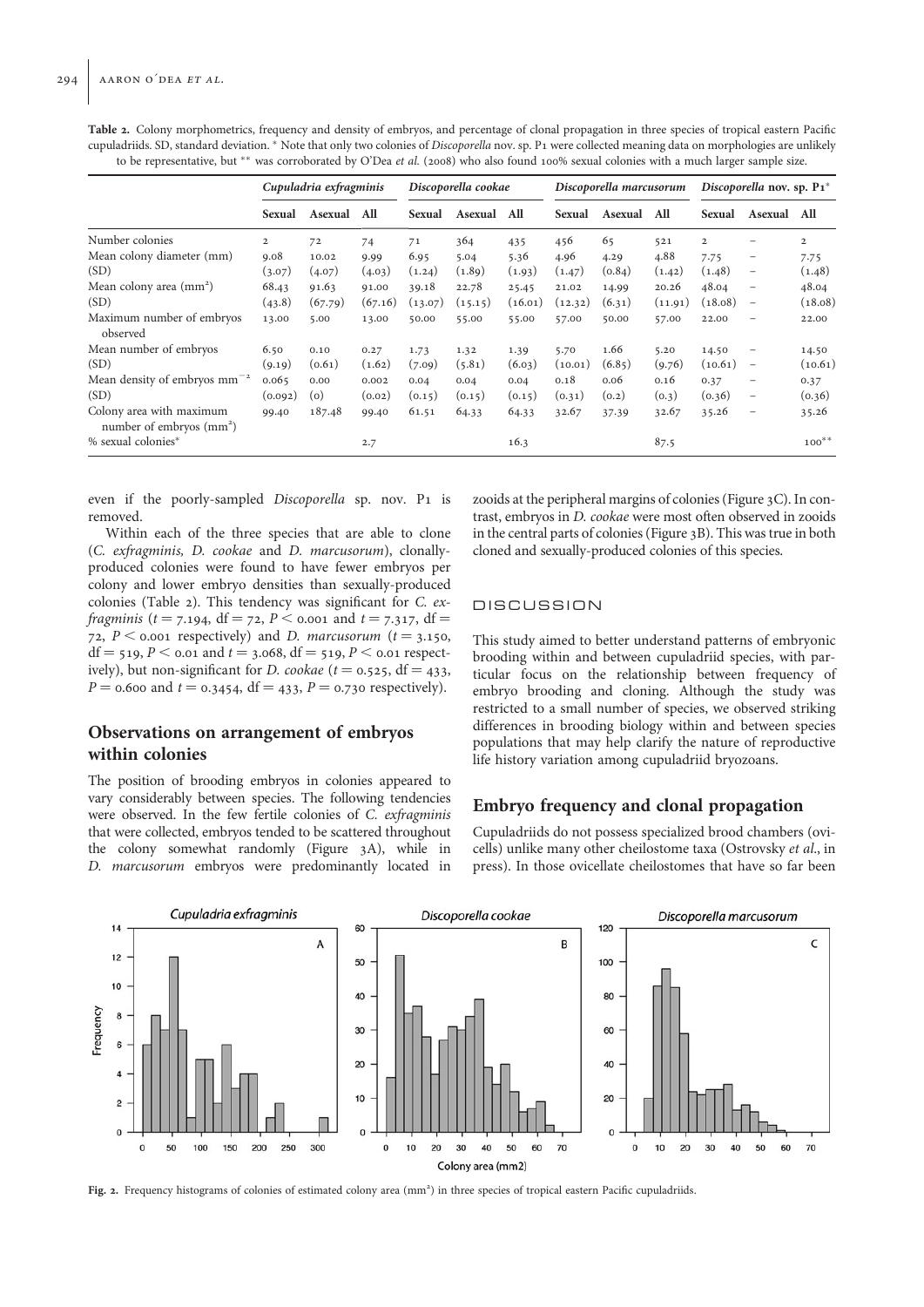

Fig. 3. Embryo arrangement (top), number (middle) and density (bottom) in colonies of Cupuladria exfragminis (left), Discoporella cookae (centre) and Discoporella marcusorum (right). (A-C) Photographs with arrows labelling brooding embryos within colonies that illustrate the typical arrangement of embryos in each species (see text for details); (D-F) colony area versus total number of embryos observed within individual colonies. Arrows indicate size of smallest fertile colony; (G-I) colony area versus density of embryos (number of embryos per mm<sup>2</sup>) observed within individual colonies.

examined, a negative relationship tends to exist between the amount of cloning and the frequency of ovicells suggesting a direct trade-off between investment in clonal and sexual modes of propagation. In a study of encrusting reef corals, Jackson & Wertheimer (1985) showed that species that readily clone produce, in general, fewer embryos. Likewise, by collating data from fossil and Recent erect, encrusting and free-living bryozoans over millions of years Thomsen & Håkansson (1995) and Håkansson & Thomsen (2001) showed a strong negative relationship between frequency of clonal propagation and the numbers of ovicells. They suggested that as phyletic lineages invest more heavily in cloning through geological time they invest proportionally

less energies into sexual reproduction. Essentially, they thought that energy for sexual reproduction is diverted into vegetative growth and enhancement of cloning by fragmentation. Indeed, there is good evidence that among bryozoan species there is often a clear trade-off in the relative investment into vegetative growth and sexual reproduction (Herrera et al., 1996).

Our embryo survey data from four species of cupuladriids support this hypothesis, suggesting a negative relationship between frequency of embryos and the proportion of cloned colonies. Cupuladria exfragminis was found to brood the lowest overall number of embryos and is a species that propagates almost entirely clonally, has thinly-calcified colonies and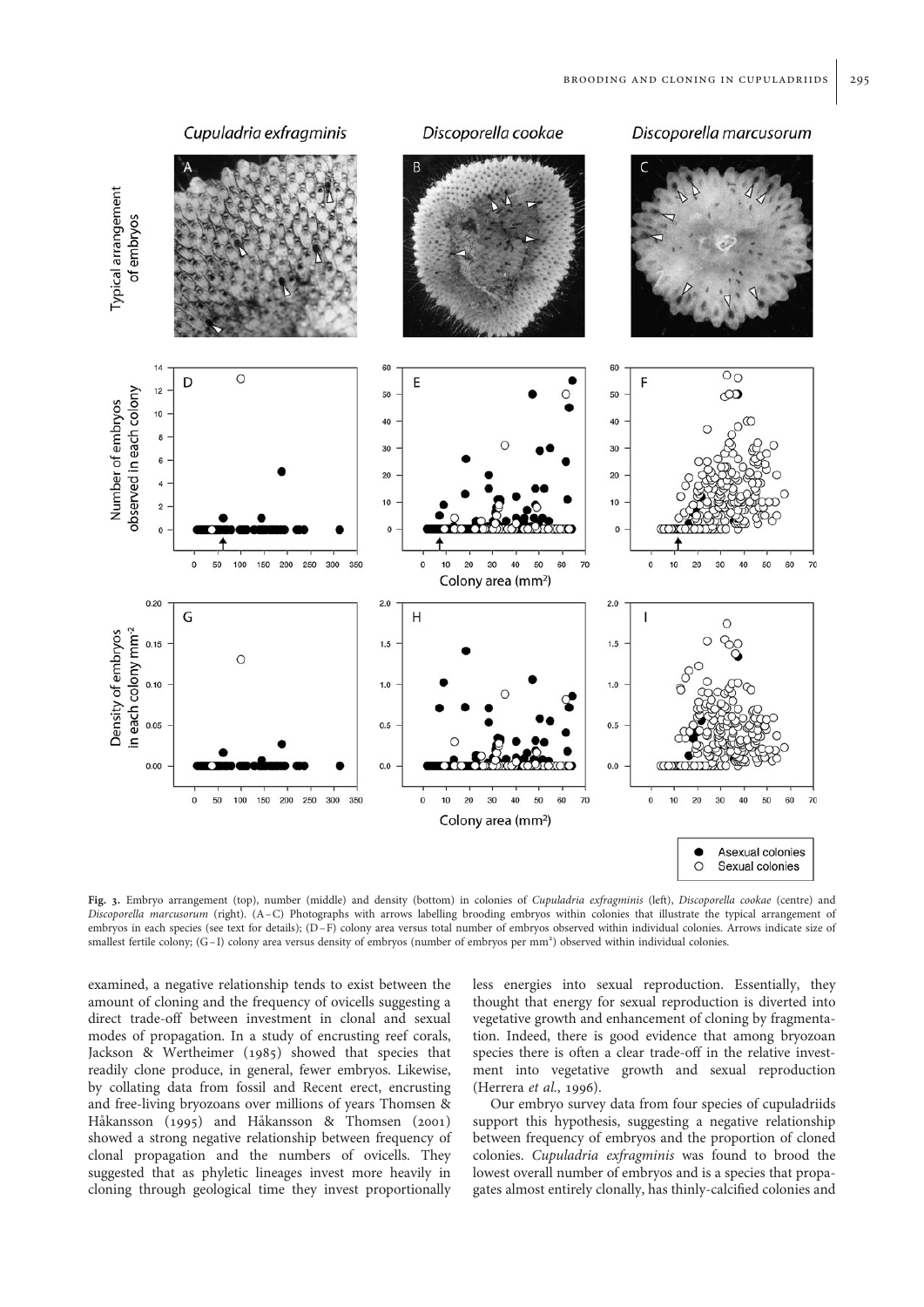

Fig. 4. Relationship of per cent of sexually-produced colonies and mean number (A) and mean density (B) of embryos in colonies of four species of tropical eastern Pacific cupuladriids. Error bars represent 95% confidence intervals. Fitted lines are based on the least squares method.

undergoes autofragmentation (O'Dea, 2006). The maximum mean number of embryos and maximum embryo densities were observed in colonies of Discoporella sp. nov. P1, despite only two colonies collected and analysed. This species also propagates entirely sexually and produces a thickly calcified skeleton to prevent fragmentation (O'Dea et al., 2004, 2008). Within these two extremes of approach to propagation, the other two species analysed also fit this pattern: D. cookae has lower mean number of embryos and lower mean embryo densities than D. marcusorum and produces thinner, less calcified colonies and propagates considerably more of its colonies clonally.

Cheetham et al. (2001) also observed an increase in clonal reproduction over several millions of years in some Caribbean populations of Metrarabdotos but unlike the inference of Thomsen & Håkansson (1995) and Håkansson & Thomsen (2001), the authors concluded that the trends were purely an ecophenotypical response to the occurrence of upwelling that could support clonal propagation through increased vegetative growth of colonies. This raises the question of whether life history variation in embryo frequency and prevalence of cloning is controlled to a greater extent by environmental variations (ecophenotypically) or by the genotype.

It is clear that in cupuladriids frequency of cloning is controlled to a great extent by the genotype. This is demonstrated by the variety of distinct morphologies that are likely to have evolved in cupuladriids to either enhance or prevent fragmentation and clonal recruitment (O'Dea et al., 2008). As a result, strategies of life history in cupuladriids must be under selective pressure, and it is therefore necessary to consider the evolutionary benefits of one over the other at any particular time or environment (see O'Dea et al., 2008). Nonetheless, there does appear to be limited evidence that both the amount of cloning and the relative investment into embryonic brooding is ecophenotypically variable within species populations. For example, autofragmentation in C. exfragminis occurs most frequently during times of increased planktonic productivity during upwelling in the Gulf of Panama that results in a seasonal pattern of clonal recruitment (O'Dea, 2006). Similarly, populations of C. biporosa have greater prevalence of cloning in regions of higher nutrients along the Caribbean coast of Panama (O'Dea et al., 2004). Future study is however required to gauge the plasticity of investment into clonal and aclonal reproduction within species, and appreciate its potential importance in the evolution of cupuladriid life histories.

The relationship between the frequency of embryonic brooding and clonal propagation observed between cupuladriid species is mirrored by variation that occurs within species. Our data show that clonally-produced colonies have on average fewer embryos than sexually produced colonies. This could be explained in a number of ways. Firstly, it is known that immediately following fragmentation colonies increase marginal growth rate four-fold, probably in order to rapidly attain a 'normal' discoidal shape and repair fractured zooids (O'Dea, 2006). Nutrients that are used for reparative growth are therefore unavailable for gamete formation and/or embryo brooding, and brooding frequency may consequently be reduced. Secondly, cloned colonies may have a different tempo of sexual reproduction than sexuallyproduced colonies, and our single sampling session failed to observe alternative seasonal investments in sex within clonal colonies. Thirdly, the process of fragmentation could alter colony morphology to such an extent that the ability of a colony to brood embryos is itself compromised. This may occur if fragmentation hinders the movement of energies around the colony that are needed to support embryonic brooding, or if oocytes are destroyed during fragmentation. And finally, because the zooids that comprise clones are likely to be old, having originated from the fragment of another colony, senescence at the zooidal level may reduce the ability of the colony as a whole to brood (Palumbi & Jackson, 1983).

## Arrangement of embryos within colonies

Comparative observation of the arrangement of embryos in two species (Discoporella cookae and D. marcusorum) suggests that the location of oocytes in a colony is also related to the frequency of clonal propagation. The predominantly sexually-reproducing of the two species (D. marcusorum) tends to brood its embryos at the periphery of a colony while the predominantly clonal species (D. cookae) tends to brood in the central portion of the colony. If fragmentation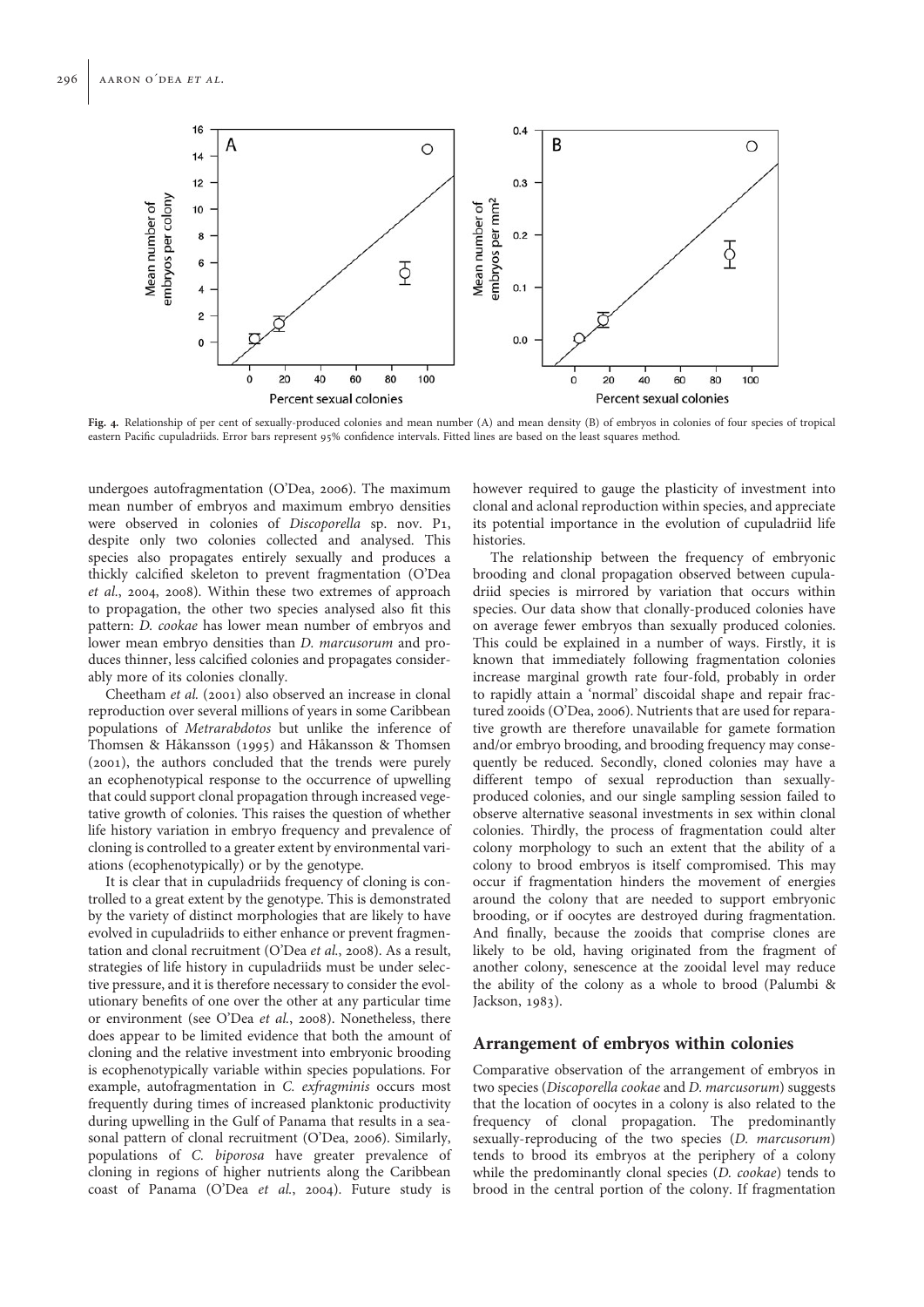is more likely to occur it may be advantageous for a colony to ensure that assets such as embryos are located in those regions less likely to be damaged. The central zone in colonies of D. cookae may be safer compared to marginal areas that may be more susceptible to fragmentation. Indeed, most embryos in cloned colonies of D. cookae were observed in the very central part of the colony, which normally remains intact during any subsequent fragmentation either because of greater calcification of older zooids or the preferential breakage along lines of previous fracture (O'Dea, 2006). Additionally, the peripheries of regenerated fragments are always devoid of embryos. Discoporella marcusorum, on the other hand can take advantage of the lower risk of fragmentation and brood its embryos in the periphery of colonies. Brooding in the peripheral zone of colonies should be more advantageous given that zooids at the periphery are often more efficient feeders (Cook, 1977; Cook & Chimonides, 1978; McKinney & Jackson, 1989; Okamura et al., 2001).

Similar patterns are observed in a number of other freeliving bryozoan groups, which are unrelated to the cupuladriids, suggesting a universal explanation. In members of the genus Selenaria reproductive zooids are located at the peripheral margins of colonies and members of this genus have never been observed to clone via fragmentation. Colonies of Selenaria therefore reach sexual maturity only when the colony reaches maximum size and this trait may only be feasible because the colony is not at risk of fragmentation. In D. marcusorum the ontogeny of sexual reproduction is not as strict as in Selenaria because brooding zooids were also observed in very small colonies (Figure 3), however low rates of fragmentation may permit the potentially advantageous delay in brooding until colonies reach a certain size.

Both Otionella tuberosa and Petasosella moderna regularly clone by fragmentation and have their reproductive zooids scattered across the colony (Cook & Chimonides, 1985). This is similar to the situation seen in D. cookae and may be beneficial if peripherally brooded embryos are more prone to damage during fragmentation. Despite these parallel patterns, the location of reproductive zooids and its association with clonal propagation has yet to be assessed in most freeliving bryozoans, but one exception to this general pattern is Otionellina squamosa that propagates clonally but also has peripheral zones of reproductive zooids (Cook & Chimonides, 1984; Ostrovsky et al., in press).

# Do colonies or zooids senesce?

Counting absolute number of embryos allows the exploration of the reproductive effort of the population as a whole whereas measuring the densities of embryos within colonies better reflects the ability of a unit area of bryozoan colony or a species population to reproduce sexually. Combining results from these two approaches reveals that patterns of reproductive investment amongst the species studied are highly variable (Figure  $3D-I$ ), and helps to reveal a species' life history strategy.

In D. cookae, a clear decline in embryo density occurs as colonies increase in size (Figure 3H) demonstrating that the increase in total number of embryos as colony size increases seen in Figure 3E is simply a product of larger colonies having more space to brood, and that in fact the most denselybrooding colonies are small. This may be in part because zooids of old fragments seem to be unable to support brooding in D. cookae. It is often observed in many cupuladriid species that zooids located in the central regions of colonies may die off or completely seal shut frontal openings by secondary calcification. This senescence of individual zooids may be unavoidable (Palumbi & Jackson, 1983; Jackson & Hughes, 1985) or it may have functional significance, particularly to assist in the formation of expellent currents (Silén & Harmelin, 1974; Okamura et al., 2001) or perhaps more importantly in free-living species, to strengthen colonies.

In D. marcusorum, which on the whole reproduces sexually, the very oldest colonies also show a decline in embryonic density, although the pattern is unlike that seen in D. cookae (Figure 3H, I). One explanation is that colonies themselves are senescing and as they reach a determinate size/age (Herrera-Cubilla et al., 2008) reproductive ability or investment decreases, as occurs in solitary organisms. Although modular organisms are generally thought to persist by modular turnover (Jackson & Hughes, 1985) many cupuladriids, including D. marcusorum, are perhaps more similar in their life histories to solitary organisms than other colonial invertebrates. They are free-living, reproduce sexually and have determinate growth and one can apply the same selective pressures that account for such processes in solitary organisms, such as increased predation, accident and disease probability to explain why reproductive effort per unit size should reduce ontogenetically (Kirkwood, 1977).

Discoporella cookae, which propagates mostly clonally, cannot be treated in the same way because it has indeterminate growth with fragments playing an essential role in the founding of new colonies. Given its capacity to clone through vegetative growth, senescence in D. cookae is probably restricted to the level of the zooid, meaning clones are potentially able to propagate eternally as is the case in most bryozoans (Palumbi & Jackson, 1983). Testing this could involve comparing the capacity to brood of newly budded zooids from old clones with those from new clones of species that normally reproduce sexually. Reduced capacity to brood in old clone zooids could suggest senescence.

## Summary

This preliminary study explored the reproductive life histories in free-living cupuladriid bryozoans by conducting surveys on embryos in four species. The data, although limited in scope, highlight several important aspects of cupuladriid reproductive biology:

- 1. Frequency of embryos is highly variable both within and between species.
- 2. Investment in embryonic brooding appears to be negatively correlated with the incidence of clonal propagation amongst species.
- 3. Cloned colonies brood fewer embryos than sexuallyproduced colonies of the same species. This could be due to the diversion of energies away from gamete formation to growth, morphological disruption that physically limits brooding ability, or zooid senescence.
- 4. The arrangement of brooding embryos within colonies is variable and distinct amongst species, and may depend upon whether the species produces most of its colonies sexually or if it tends to clone.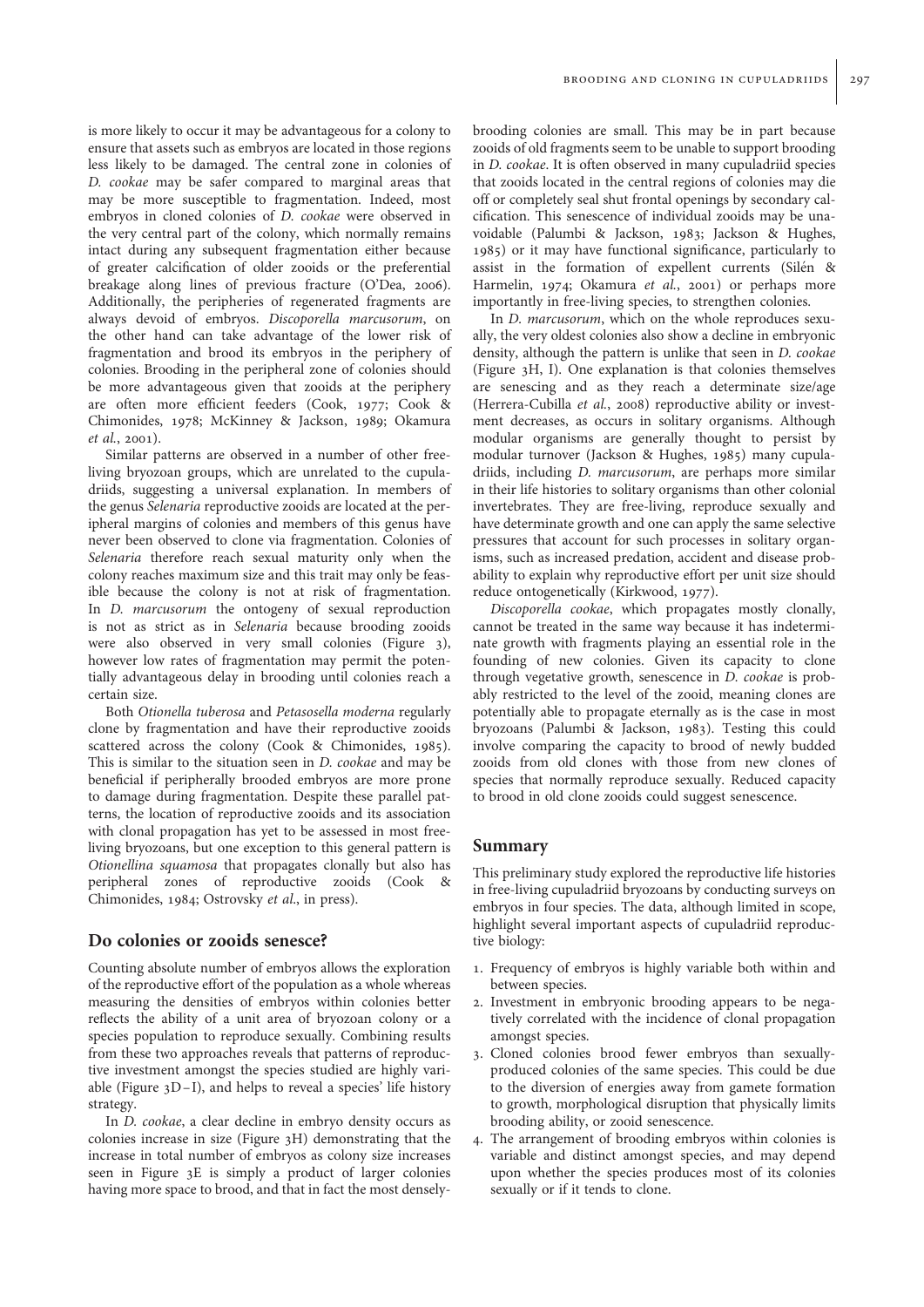- 5. Colonial senescence may cause the ontogenetic reduction of embryo density in species that preferentially propagate sexually. The life histories of such species may be more easily understood if they are considered as solitary rather than colonial organisms.
- 6. Future work is required to expand and clarify these data and hypotheses. More species need to be analysed, and it is crucial that spatial and temporal replication be incorporated to elucidate seasonal variations in brooding and the effects of different environments upon embryonic brooding.

## ACKNOWLEDGEMENTS

Jeremy Jackson assisted with many aspects of the production of this paper. Rachel Collin kindly provided laboratory space, microscope and camera, and also helped collect material. Andrés Gómez, Etelyn González, Graciela Quijano, Marissa Quintero, Aileen Terrero and the crew of the RV 'Urraca' helped collect material. Amalia Herrera made comments to the manuscript. Anonymous referees gave very helpful comments on the manuscript.

The Secretaría Nacional de Ciencia, Tecnología e Innovación (SENACYT) funded the project. A. O'Dea was supported by the Tupper fellowship programme at STRI and National Science Foundation grant EAR03-45471. F. Rodríguez was supported by the Smithsonian Tropical Research Institute. A. Ostrovsky would like to thank Austrian Science Fund (FWF, grant P19337-B17) and Russian Foundation for Basic Research (RFBR, grant 07-04-00928a) for financial support. We would also like to thank Eldredge Bermingham and Harilaos Lessios from STRI for additional funds.

## **REFERENCES**

- Baluk W. and Radwanski A. (1977) The colony regeneration and life habitat of free-living bryozoans, Cupuladria canariensis (Busk) and C. haidingeri (Reuss) from the Korytnica Clays (Middle Miocene): Holy Cross Mountains, Poland. Acta Geologica Polonica 27, 143–156.
- Cadée G.C. (1975) Lunulitiform bryozoa from the Guyana shelf. Netherlands Journal of Sea Research 9, 320–343.
- Cheetham A.H., Jackson J.B.C. and Sanner J. (2001) Evolutionary significance of sexual and asexual modes of propagation in Neogene species of the bryozoan Metrarabdotos in tropical America. Journal of Paleontology 75, 564–577.
- Chimonides P.J. and Cook P.L. (1981) Observations on living colonies of Selenaria (Bryozoa, Cheilostomata). II. Cahiers de Biologie Marine 22,  $207 - 219$ .
- Cook P.L. (1963) Observations on live lunulitiform zoaria of Polyzoa. Cahiers de Biologie Marine 4, 407–413.
- Cook P.L. (1965) Notes on the Cupuladriidae (Polyzoa, Anasca). Bulletin of the British Museum (Natural History) Zoology 13, 151–187.
- Cook P.L. (1977) Colony-wide water currents in living Bryozoa. Cahiers de Biologie Marine 18, 31–47.
- Cook P.L. and Chimonides P.J. (1978) Observations on living colonies of Selenaria (Bryozoa, Cheilostomata) I. Cahiers de Biologie Marine 19,  $147 - 158$ .
- Cook P.L. and Chimonides P.J. (1983) A short history of the lunulite Bryozoa. Bulletin of Marine Science 33, 566–581.
- Cook P.L. and Chimonides P.J. (1984) Recent and fossil Lunulitidae (Bryozoa, Cheilostomata), 1. The genus Otionella from New Zealand. Journal of Natural History, 18, 227–254.
- Cook P.L. and Chimonides P.J. (1985) Recent and fossil Lunulitidae (Bryozoa, Cheilostomata), 4. American and Australian species of Otionella. Journal of Natural History 19, 575–603.
- Cook P.L. and Chimonides P.J. (1994) Notes on the family Cupuladriidae (Bryozoa), and on Cupuladria remota sp. n. from the Marquesas Islands. Zoologica Scripta 23, 251–268.
- Håkansson E. and Thomsen E. (2001) Asexual propagation in cheilostome Bryozoa: evolutionary trends in a major group of colonial animals. In Jackson J.B.C., Lidgard S. and McKinney F.K. (eds) Evolutionary patterns: growth, form and tempo in the fossil record. Chicago and London: University of Chicago Press, pp. 326–347.
- Herrera A., Jackson J.B.C., Hughes D.J., Jara J. and Ramos H. (1996) Life-history variation in three coexisting cheilostome bryozoan species of the genus Stylopoma in Panama. Marine Biology 126,  $461 - 469.$
- Herrera-Cubilla A., Dick M.H., Sanner J. and Jackson J.B.C. (2006) Neogene Cupuladriidae of tropical America. I: Taxonomy of Recent Cupuladria from opposite sides of the Isthmus of Panama. Journal of Paleontology 80, 245–263.
- Herrera-Cubilla A., Dick M.H., Sanner J. and Jackson J.B.C. (2008) Neogene Cupuladriidae of tropical America. II: Taxonomy of Recent Discoporella from opposite sides of the Isthmus of Panama. Journal of Paleontology 82, 279–298.
- Hughes T.P. and Jackson J.B.C. (1980) Do corals lie about their age? Some demographic consequences of partial mortality, fission and fusion. Science 209, 713–715.
- Jackson J.B.C. and Hughes T.P. (1985) Adaptive strategies of coral-reef invertebrates. American Scientists 73, 265–274.
- Jackson J.B.C. and Wertheimer S.P. (1985) Patterns of reproduction in five common species of Jamaican reef-associated bryozoans. In Nielsen C. and Larwood G.P. (eds) Bryozoa: Ordovician to Recent. Dredensborg, Denmark: Olsen and Olsen, pp. 161–168.
- Kirkwood T.B.L. (1977) Evolution of aging. Nature 270, 301–304.
- Lagaaij R. (1963) Cupuladria canariensis (Busk)—portrait of a bryozoan. Palaeontology 6, 172-217.
- Marcus E. and Marcus E. (1962) On some lunulitiform Bryozoa. Universidade de São Paulo Boletins da Faculdade de Philosophia, Sciéncias e Letras, Zoologia 3, 111-353.
- McKinney F.K. and Jackson J.B.C. (1989) Bryozoan evolution. Boston: Unwin Hyman.
- O'Dea A. (2006) Asexual propagation in the marine bryozoan Cupuladria exfragminis. Journal of Experimental Marine Biology and Ecology 335, 312–322.
- O'Dea A. and Jackson J.B.C. (2002) Bryozoan growth mirrors contrasting seasonal regimes across the Isthmus of Panama. Palaeogeography Palaeoclimatology Palaeoecology 185, 77–94.
- O'Dea A., Herrera-Cubilla A., Fortunato H. and Jackson J.B.C. (2004) Life history variation in cupuladriid bryozoans from either side of the Isthmus of Panama. Marine Ecology Progress Series 280, 145–161.
- O'Dea A., Jackson J.B.C., Taylor P.D. and Rodríguez F. (2008) Modes of reproduction in Recent and fossil cupuladriid bryozoans. Palaeontology 51, 847–864.
- Okamura B., Harmelin J-G. and Jackson J.B.C. (2001) Refuges revisited. Enemies versus flow and feeding as determinants of sessile animal